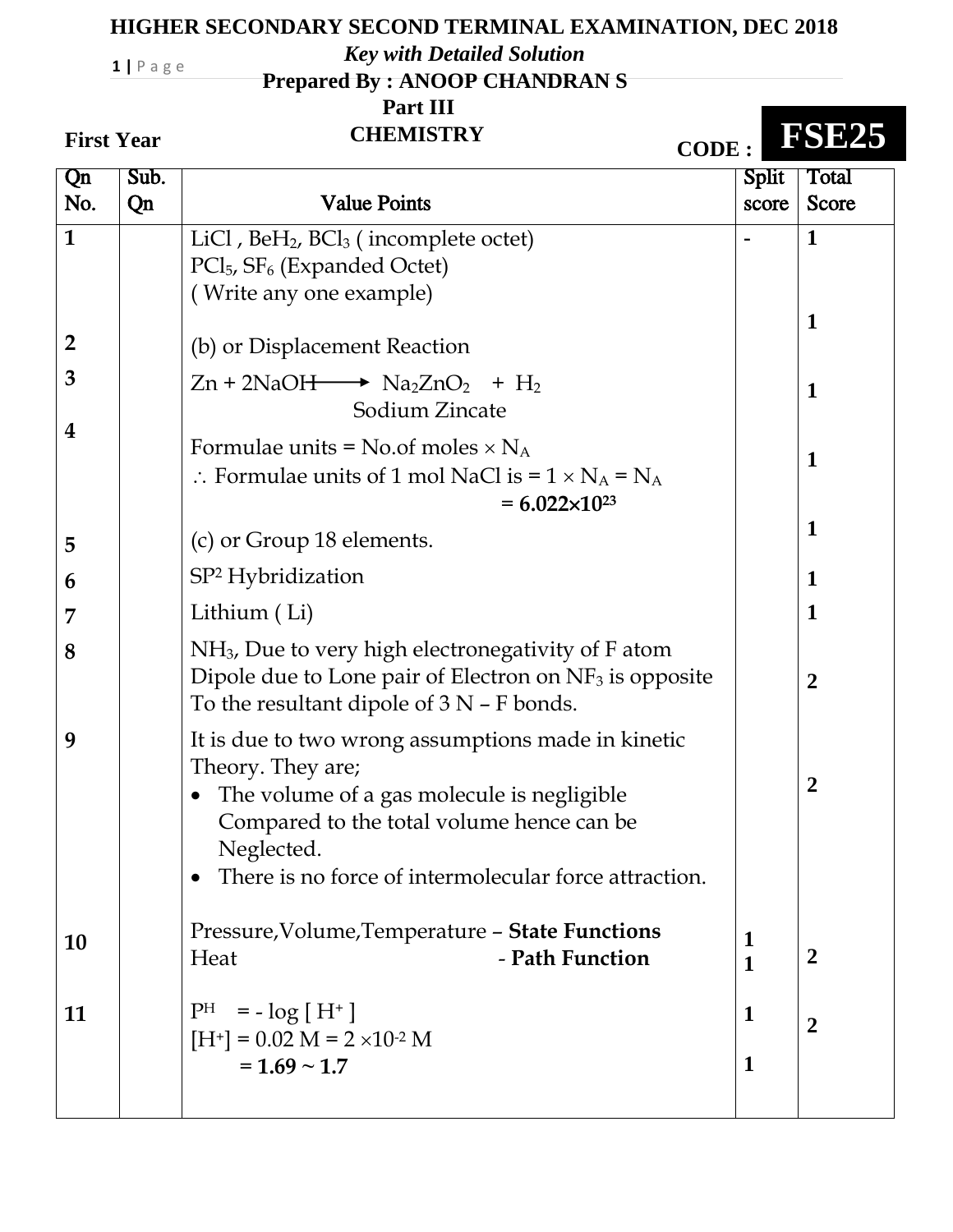| 12        | The physical and chemical properties of an element<br>Is the periodic function of their atomic weight.                                                                                                                                                                                                                                            | $\boldsymbol{2}$  | $\boldsymbol{2}$      |
|-----------|---------------------------------------------------------------------------------------------------------------------------------------------------------------------------------------------------------------------------------------------------------------------------------------------------------------------------------------------------|-------------------|-----------------------|
| 13        | A given compound always contains same proportion<br>Of elements by mass / weight.<br>Eg: % of Oxygen in Natural and Synthetic sample<br>Found to be 9.74 in both.                                                                                                                                                                                 | $\overline{2}$    | $\overline{2}$        |
| 14        | Wavelength $\lambda = h/P = \frac{h}{mv} = \frac{(6.626 \times 10^{-34})}{(0.1) \times (10)}$<br>$= 6.626 \times 10^{-34}$ m.                                                                                                                                                                                                                     |                   |                       |
| 15        | 1s<br>2s                                                                                                                                                                                                                                                                                                                                          |                   | $\boldsymbol{2}$      |
| <b>16</b> | Properties whose values donot depend on quantity<br>of Matter present in it is called Intensive property.<br>Let $X_m$ be a molar property of a quantity X defined by<br>n moles, then, $X_m = X/n$<br>Since Molar volume is for 1 mole it will be $X/1 = X$<br>Ie, it is independent of quantity. Thus Molar volume is<br>An intensive property. | $\mathbf{1}$<br>1 | $\boldsymbol{2}$      |
| 17        | The ability of an atom of a compound to attract the<br>shared pair of Electrons towards it is called<br>Electronegativity.<br>Scale: Paulining Scale / Mullikken - Jaffe Scale /<br>Allered - Rowchow scale (Any one scale)                                                                                                                       | $\mathbf{1}$<br>1 | 2<br>$\boldsymbol{2}$ |
| 18        | Due to very high electronegativity of Oxygen compared<br>To sulpur, very strong intermolecular attraction is<br>Possible in case of $H_2O$ not possible for $H_2S$ .                                                                                                                                                                              |                   |                       |
| 19        | First Law of Thermodynamics.<br>Total energy of an isolates system is a constant (OR)                                                                                                                                                                                                                                                             | 1<br>1            | $\boldsymbol{2}$      |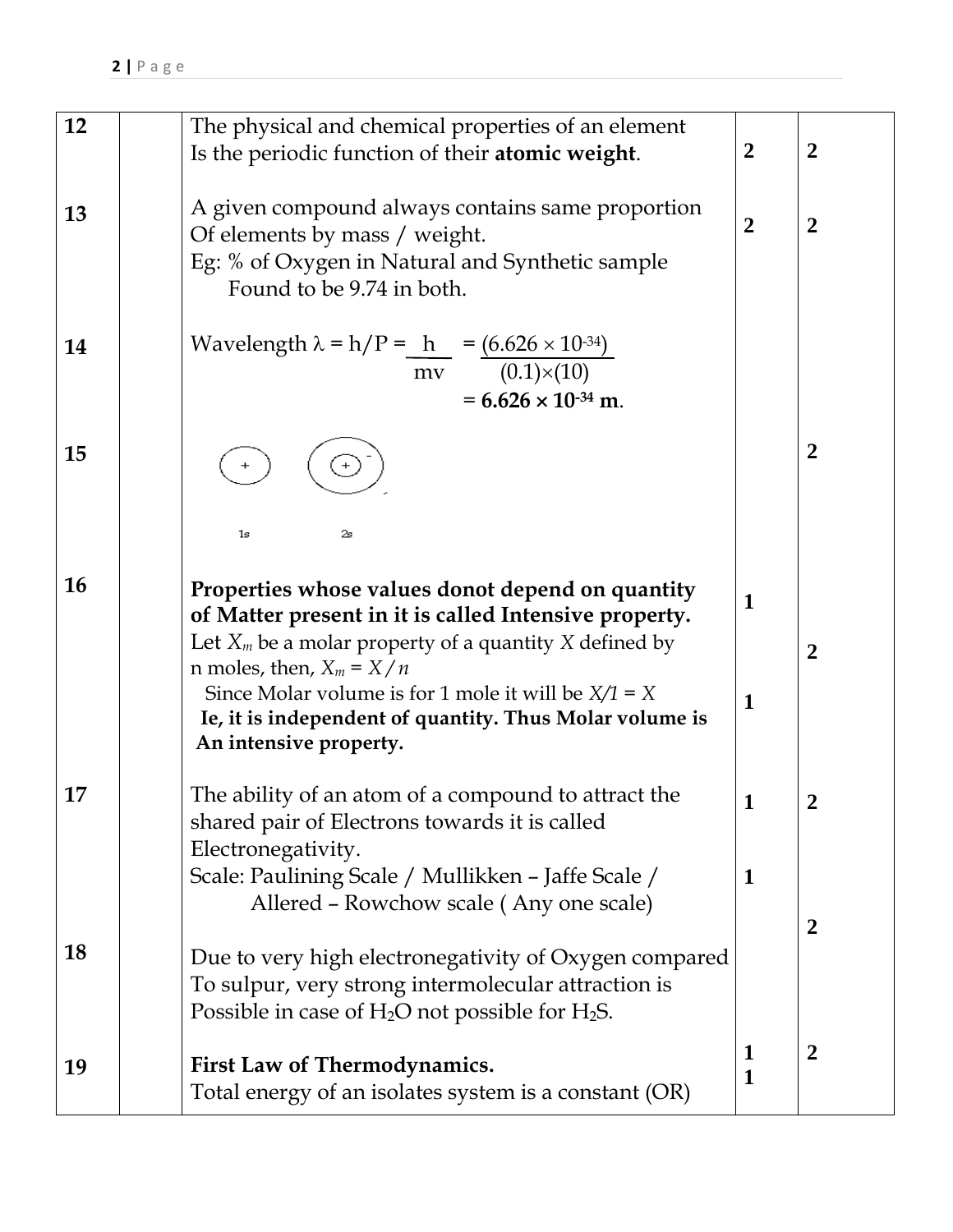|    | Energy can neither be created nor destroyed.                                                                                                                                                            |                             |                  |
|----|---------------------------------------------------------------------------------------------------------------------------------------------------------------------------------------------------------|-----------------------------|------------------|
|    |                                                                                                                                                                                                         |                             |                  |
| 20 | $Kc = [ CaO (s)] [ CO2 (g)]$<br>$\sqrt{CaCO3(s) + c}$<br>Since CaO And CaCO <sub>3</sub> are solids, they are neglected<br>$Kp = P_{CO2}$ .                                                             | $\mathbf 1$<br>$\mathbf{1}$ | $\boldsymbol{2}$ |
|    |                                                                                                                                                                                                         |                             |                  |
| 21 | $N_2 + 3H_2 \longrightarrow 2NH_3$                                                                                                                                                                      |                             |                  |
|    | $28g$ N <sub>2</sub> needs 6g of H <sub>2</sub><br>1g of $N_2$ needs $66$ g of $H_2$<br>28                                                                                                              | $\mathbf{1}$                |                  |
|    | $30\times10^3$ g of N <sub>2</sub> needs <u>6</u> × 30 × 10 <sup>3</sup> g of H <sub>2</sub><br>28                                                                                                      |                             |                  |
|    | $= 6.42 \times 10^3$ g H <sub>2</sub><br>$= 6$ Kg H <sub>2</sub> (approx.)<br>We have 10 kg of Nitrogen ie, excess.<br>$\therefore$ Limiting reagent is Nitrogen<br>Amount of NH <sub>3</sub> formed is | 1                           | 3                |
|    | $28g$ N <sub>2</sub> forms 34 g NH <sub>3</sub><br>$30\times10^3$ g N <sub>2</sub> forms $34 \times 30\times10^3 = 36.4$ Kg NH <sub>3</sub><br>28                                                       | 1                           |                  |
| 22 | Positively charged particles<br>Charge to mass ratio depend upon the nature of gas<br>Filled inside the tube.                                                                                           | 1                           |                  |
|    | Some of the positively charged particle carry a<br>$\bullet$<br>Multiple Of fundamental unit of electric charge.                                                                                        | $\mathbf 1$                 | 3                |
|    | The behaviour of these particles is opposite to that of<br>$\bullet$<br>Cathode rays in electric and magnetic fields.<br>They produce fluroscence<br>(Any THREE is sufficient_)                         | $\mathbf 1$                 |                  |
| 23 | When an electric discharged is passed through<br>Hydrogen gas the $H_2$ molecules dissociate and the energ<br>excited H <sub>2</sub> atom produced emit electron                                        |                             |                  |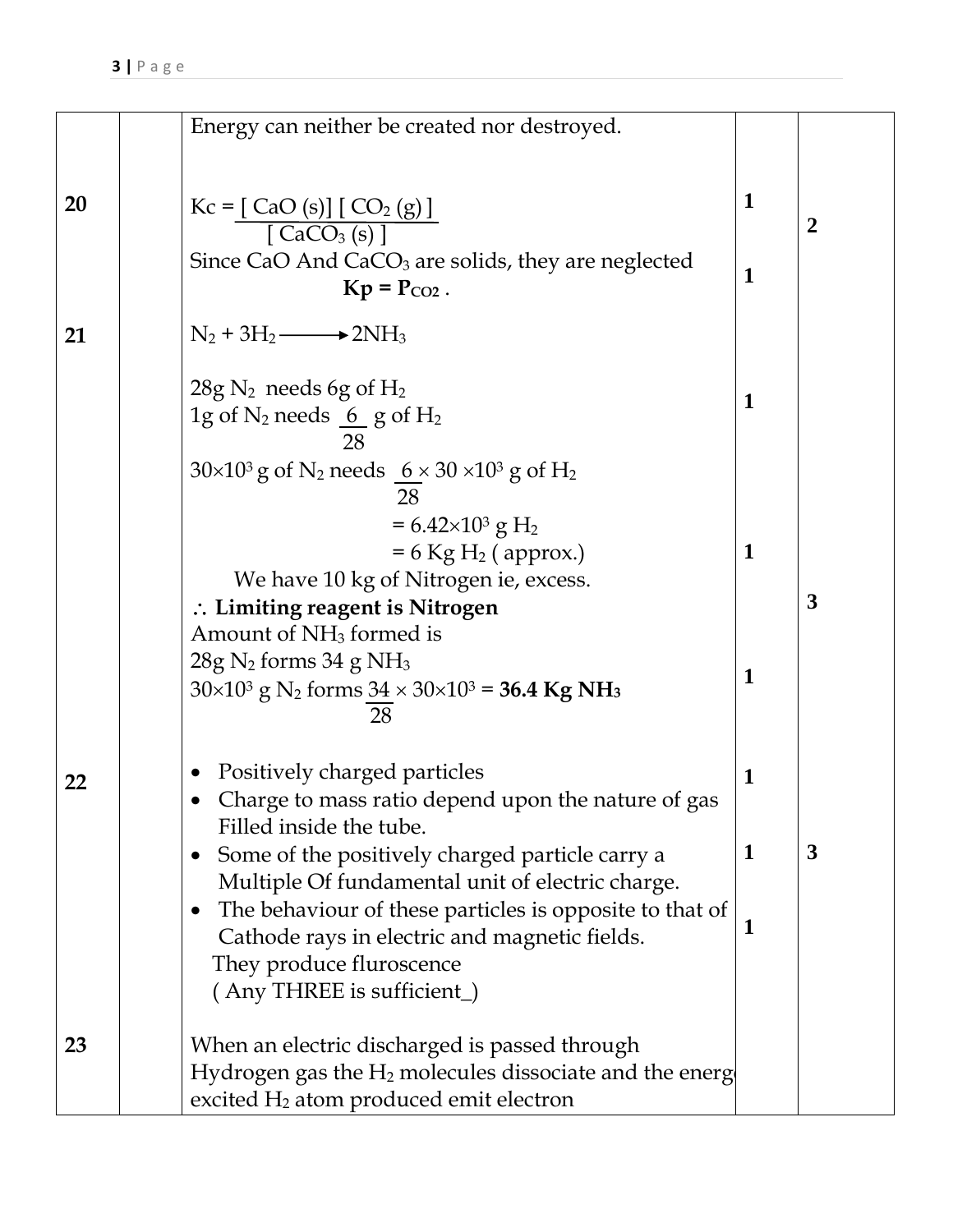|    | Agnetic radiation of varied frequency ranges. The $H_2$<br>Spectrum consists of several lines concerned to the<br>Excitation of electrons. When an excited electron in the<br>higher energy state comes to the first energy level $(n=1)$<br>Lyman series is obtained. Similarly when they comes<br>From higher energy state to lower energy levels of $n=2$<br>N=3 n= 4 and n=5, Balmer, Paschen, Bracket and Pfund<br>Series are obtained respectively. That is why different<br>Lines can be observed in a $H_2$ spectrum.                                                                                                              |             | 3            |
|----|--------------------------------------------------------------------------------------------------------------------------------------------------------------------------------------------------------------------------------------------------------------------------------------------------------------------------------------------------------------------------------------------------------------------------------------------------------------------------------------------------------------------------------------------------------------------------------------------------------------------------------------------|-------------|--------------|
| 24 | The shape of molecule depends upon the no. of<br>$\bullet$<br>Valence Electron pairs in outer most shell.<br>Pairs of e in valence shell repel each other since their<br>$\bullet$<br>Electron clouds are negatively charged.<br>These electrons tend to occupy such positions in<br>$\bullet$<br>Space Which minimize the repulsion and maximize<br>The Distance between them.<br>• The valence shell taken as a sphere with electron<br>Clouds localizing at maximum distance @ each other<br>• If 2 or more resonance structures represent a<br>Molecule VSEPR theory is applicable to any one.<br>(any THREE postulate is sufficient_) | 1<br>1<br>1 | 3            |
| 25 | In $\text{PCl}_5$ molecule the phosphorous is $\text{SP}^3$ d hybridized<br>With $5P - Cl$ bonds, of which 3 are equatorial and 2 are<br>Axial. These axial P - Cl bonds suffers much repulsion<br>Form equatorial ones hence the axial bonds are longer<br>To minimize repulsion.                                                                                                                                                                                                                                                                                                                                                         | 3           | $\mathbf{3}$ |
| 26 | MO diagram for Be <sub>2</sub> given as                                                                                                                                                                                                                                                                                                                                                                                                                                                                                                                                                                                                    |             |              |
|    | <b>Be</b><br>Be <sub>2</sub><br>Be                                                                                                                                                                                                                                                                                                                                                                                                                                                                                                                                                                                                         |             |              |
|    | energy                                                                                                                                                                                                                                                                                                                                                                                                                                                                                                                                                                                                                                     |             | 3            |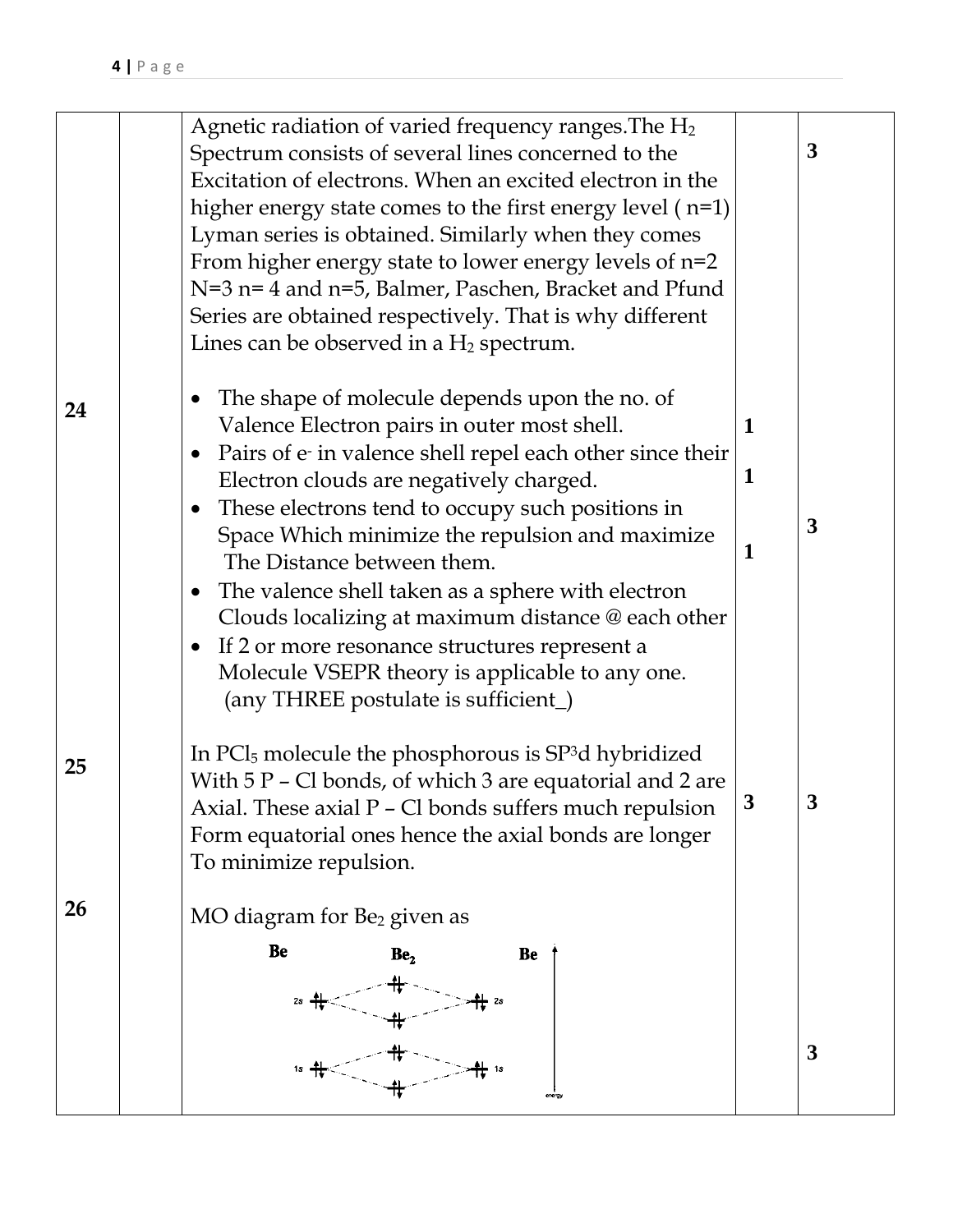|    | Bond Order = $\frac{1}{2}$ ( N <sub>b</sub> – N <sub>A</sub> )<br>$=$ 1/2 (4 – 4) = 0<br>Since Bond order is Zero. Be <sub>2</sub> molecule does not exist.                                                                                                                                                                                                                                                                                                                                                                                                                                                                                 |                                  |                |
|----|---------------------------------------------------------------------------------------------------------------------------------------------------------------------------------------------------------------------------------------------------------------------------------------------------------------------------------------------------------------------------------------------------------------------------------------------------------------------------------------------------------------------------------------------------------------------------------------------------------------------------------------------|----------------------------------|----------------|
| 27 | <b>Pressure Consideration</b><br>According to Le chatelier's principle when we increase<br>The pressure the system will tries itself to counteract<br>the change. Ie decrease pressure. It means that<br>equilibrium will shift to that direction In which no.of<br>molecules per unit volume is decreased - Here,<br>Forward Reaction increase (4 molecule $\rightarrow$ 2 molecules)<br><b>Temperature Consideration</b><br>On increasing temperature the system will tries itself to<br>Decrease it - Endothermic reaction favour. In this<br>Case forward reaction is exothermic, hence increase in<br>Temp. favours backward reaction. | $1\frac{1}{2}$<br>$1\frac{1}{2}$ | $\overline{3}$ |
| 28 | It is due to <b>Common</b> ion effect.<br>The dissociation of a weak electrolyte can be suppressed<br>By adding a common ion to that electrolyte.<br>$NH_4Cl \longrightarrow NH_4^+ + Cl$<br>$NH_4OH \longrightarrow NH_4^+ + OH$ here the common ion $NH_4^+$<br>In $NH_4Cl$ suppress the ionization of weak base $NH_4OH$ .                                                                                                                                                                                                                                                                                                               |                                  | $\mathbf{3}$   |
| 29 | Na(s) + $1/2$ Cl <sub>2</sub> (g) $\frac{\Delta H^* f = 411 \text{ kJ}}{2}$ NaCl(s)<br>$\Delta$ Hsub = $108$ kJ<br>$\Delta$ Hdiss = +122 kJ<br>Cl(g)<br>Na(g)<br>$F.A. - 349 kJ$<br>$U = -756$ kJ<br>$[.E. = +496 k]$<br>$\text{Na}^*(g)$ + $\text{Cl}^*(g)$ -                                                                                                                                                                                                                                                                                                                                                                              |                                  | 3              |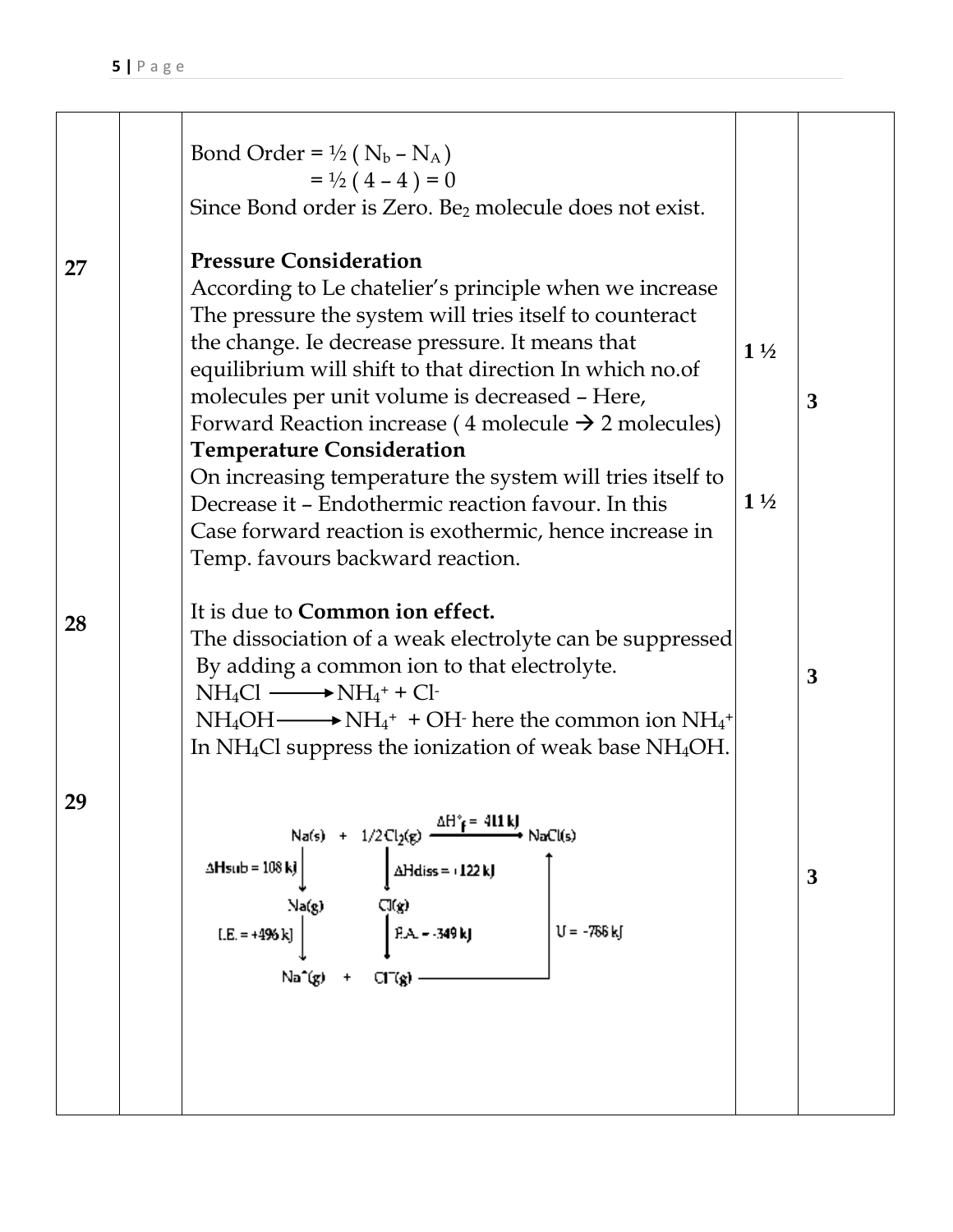| 30 | i)            | <b>Stock Notation</b>                                                                                                                                                                                                                                                                                              |                  |                         |
|----|---------------|--------------------------------------------------------------------------------------------------------------------------------------------------------------------------------------------------------------------------------------------------------------------------------------------------------------------|------------------|-------------------------|
|    |               | $V_2O_5$                                                                                                                                                                                                                                                                                                           |                  |                         |
|    |               | Oxidation no. of V; $2x + (5x-2) = 0$                                                                                                                                                                                                                                                                              |                  |                         |
|    |               | $2x + (-10) = 0$                                                                                                                                                                                                                                                                                                   |                  |                         |
|    |               | $2x = +10$                                                                                                                                                                                                                                                                                                         |                  |                         |
|    |               | $x = +10/2 = +5.$                                                                                                                                                                                                                                                                                                  |                  |                         |
|    |               | $V_2(V)O_5$                                                                                                                                                                                                                                                                                                        | 1                |                         |
|    |               | Fe <sub>3</sub> O <sub>4</sub>                                                                                                                                                                                                                                                                                     |                  |                         |
|    |               | Oxidation No. of Fe; $3x + (4x-2) = 0$                                                                                                                                                                                                                                                                             |                  |                         |
|    |               | $3x + (-8) = 0$                                                                                                                                                                                                                                                                                                    |                  |                         |
|    |               | $3x = 8$                                                                                                                                                                                                                                                                                                           |                  |                         |
|    |               | $x = 8/3 = 2.6$                                                                                                                                                                                                                                                                                                    |                  |                         |
|    |               | This is not a whole number. Actually it is the average                                                                                                                                                                                                                                                             |                  |                         |
|    |               | Oxd <sup>n</sup> state of Fe. Fe <sub>3</sub> O <sub>4</sub> contains 2 Fe <sup>3+</sup> ion and 1 Fe <sup>2+</sup> ion 1                                                                                                                                                                                          |                  |                         |
|    |               | $\therefore$ stock notation is Iron(III) Oxide Iron (II) Oxide.                                                                                                                                                                                                                                                    |                  |                         |
|    |               |                                                                                                                                                                                                                                                                                                                    |                  |                         |
|    | $\mathbf{ii}$ | Solution                                                                                                                                                                                                                                                                                                           |                  |                         |
|    |               | <b>Step 1:</b> The skeletal ionic equation is:<br>$Cr_2O_7^{2-}$ (aq) + SO <sub>3</sub> <sup>2-</sup> (aq) $\rightarrow Cr^{3+}$ (aq)                                                                                                                                                                              |                  | $\overline{\mathbf{4}}$ |
|    |               | + $SO_4^2$ (aq)                                                                                                                                                                                                                                                                                                    |                  |                         |
|    |               | Step 2: Assign oxidation numbers for Cr<br>and S                                                                                                                                                                                                                                                                   |                  |                         |
|    |               | +6 -2<br>+4 -2<br>+3 +6 -2<br>Cr_2^2^-^{aq] + SO_3^2^{2^{aq] -> Cr_{aq] +<br>SO_4^2^{aq] + SO_3^{3^{aq] -> Cr_{aq] +<br>SO_4^{2^{aq] + SO_3^{3^{aq] -> Cr_{aq] + SO_4^{2^{aq] + SO_4^{aq] + SO_4^{aq] + SO_4^{aq] + SO_4^{aq] + SO_4^{aq]                                                                          | $\boldsymbol{2}$ |                         |
|    |               | This indicates that the dichromate ion is                                                                                                                                                                                                                                                                          |                  |                         |
|    |               | the oxidant and the sulphite ion is the<br>reductant.                                                                                                                                                                                                                                                              |                  |                         |
|    |               | <b>Step 3:</b> Calculate the increase and<br>decrease of oxidation number, and make                                                                                                                                                                                                                                |                  |                         |
|    |               | them equal: from step-2 we can notice that<br>there is change in oxidation state of                                                                                                                                                                                                                                |                  |                         |
|    |               | chromium and sulphur. Oxidation state                                                                                                                                                                                                                                                                              |                  |                         |
|    |               | of chromium changes form +6 to +3. There<br>is decrease of +3 in oxidation state of<br>Step 4: As the reaction occurs in the                                                                                                                                                                                       |                  |                         |
|    |               | chromium on right hand side of the<br>acidic medium, and further the ionic<br>equation. Oxidation state of sulphur                                                                                                                                                                                                 |                  |                         |
|    |               | charges are not equal on both the sides.<br>changes from +4 to +6. There is an increase<br>add 8H <sup>*</sup> on the left to make ionic charges<br>of +2 in the oxidation state of sulphur on                                                                                                                     |                  |                         |
|    |               | equal<br>right hand side. To make the increase and                                                                                                                                                                                                                                                                 |                  |                         |
|    |               | $\begin{array}{l} \mathbf{Cr}_2\mathbf{O}_7^{2-}[\mathbf{aq}] + 3\mathbf{SO}_3^{2-}[\mathbf{aq}] + 8\mathbf{H} \rightarrow 2\mathbf{Cr}^3\text{-}[\mathbf{aq}] \\qquad \qquad + 3\mathbf{SO}_4^{2-}[\mathbf{aq}] \end{array}$<br>decrease of oxidation state equal. place<br>numeral 2 before cromium ion on right |                  |                         |
|    |               | hand side and numeral 3 before sulphate<br>Step 5: Finally, count the hydrogen<br>ion on right hand side and balance the<br>atoms, and add appropriate number of                                                                                                                                                   |                  |                         |
|    |               | chromium and sulphur atoms on both the<br>water molecules (i.e., $4H2O$ ) on the right<br>sides of the equation. Thus we get                                                                                                                                                                                       |                  |                         |
|    |               | to achieve balanced redox change.<br>$+6 - 2$<br>$+4 -2$<br>$C_{T_2}C_7^{2-}$ [aq) + 3SO <sub>3</sub> <sup>2</sup> [aq] $\rightarrow$ 2Cr <sup>3+</sup> [aq] +<br>$Cr_2O_7^{2-}$ (aq) + 3SO <sub>3</sub> <sup>2</sup> (aq)+ 8H <sup>+</sup> (aq) $\rightarrow$                                                     |                  |                         |
|    |               | $2Cr3+$ (aq) + 3SO <sub>1</sub> <sup>2</sup> [aq] +4H <sub>2</sub> O [l]                                                                                                                                                                                                                                           |                  |                         |
|    |               | $3SO_{+}^{2-}$ [aq]                                                                                                                                                                                                                                                                                                |                  |                         |
|    |               |                                                                                                                                                                                                                                                                                                                    |                  |                         |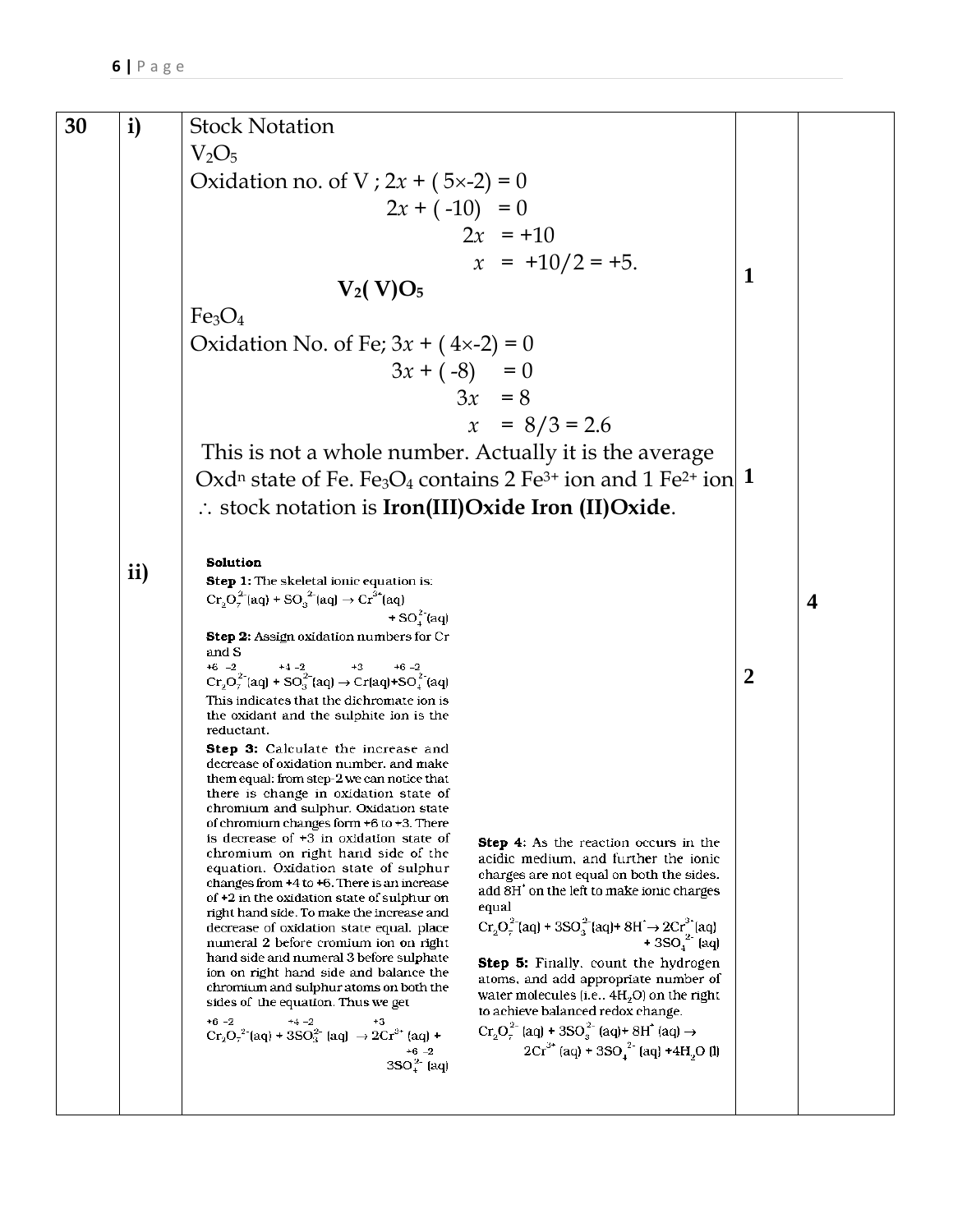|     |              | (Only The reactions at each step is sufficient in<br>answer paper)                                                                                                                                                                                                                                                                                                                                                                                                                                                                                                                                                                                                                       |                                  |                         |
|-----|--------------|------------------------------------------------------------------------------------------------------------------------------------------------------------------------------------------------------------------------------------------------------------------------------------------------------------------------------------------------------------------------------------------------------------------------------------------------------------------------------------------------------------------------------------------------------------------------------------------------------------------------------------------------------------------------------------------|----------------------------------|-------------------------|
| 31  |              | Permanent hardness is due to the presence of soluble<br>Salt of magnesium and calcium in the forms of chlorides<br>And sulphates.<br>(a)Treatment with washing soda<br>(b)Calgon's Method<br>(c)Iron exchange Method<br>(d) Synthetic resin method.<br>[Explain any two methods.]                                                                                                                                                                                                                                                                                                                                                                                                        |                                  | $\overline{\mathbf{4}}$ |
| 32  |              | It is because of the small size, Large ionization enthalpy,<br>High electronegativity, large charge to radius ratio etc.<br>Similarities b/w Lithium and Magnesium<br>Both are harder and lighter than other elements of<br>Respective group<br>$\bullet$<br>Both of them react slowly with water and form<br>$\bullet$<br>Nitride By directly combaining with $N_2$<br>Oxides of both the elements donot combine with<br>$\bullet$<br>Excess Oxygen to give out superoxide.<br>Carbonates of Li and Mg are unstable and<br>$\bullet$<br>decompose On heating<br>Both LiCl and $MgCl2$ are soluble in ethanol and are<br>$\bullet$<br>Deliquescent.<br>(Any TWO character is Sufficient) | $\overline{2}$<br>$\overline{2}$ | 4                       |
| 33. | $\mathbf{i}$ | At constant T and $n: V \propto \underline{1}$ : Boyle's Law<br>At constant P and n: $V \propto T$ : Charle's Law<br>At constant P and T: $V \propto n$ : <b>Avogadro's Law</b><br>From these Laws, we can write<br>$V \propto \underline{nT}$                                                                                                                                                                                                                                                                                                                                                                                                                                           | $\overline{2}$                   |                         |
|     |              |                                                                                                                                                                                                                                                                                                                                                                                                                                                                                                                                                                                                                                                                                          |                                  |                         |